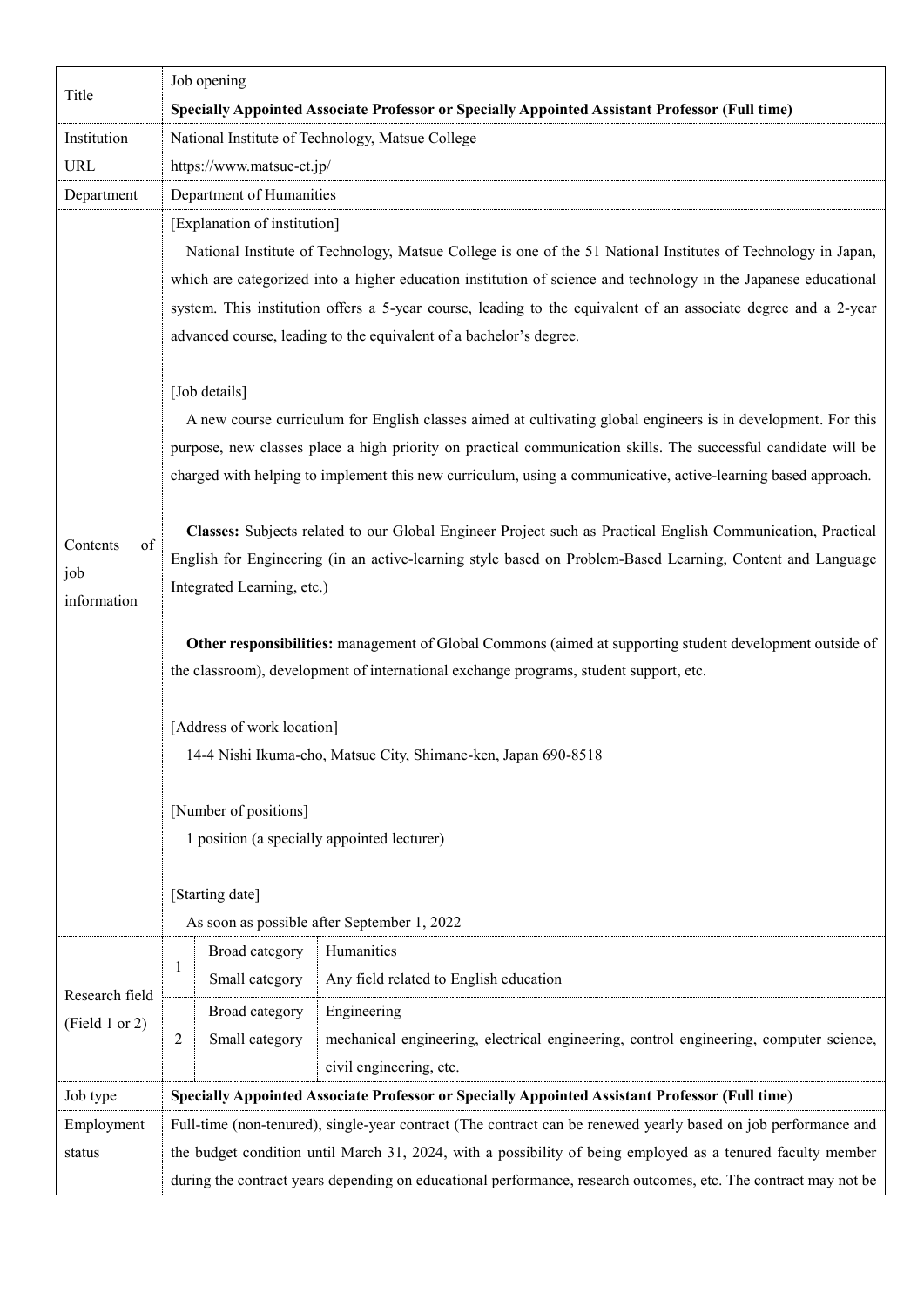|                                 | renewed due to the revision or abolition of our project, budget situation, or other circumstances.)                |
|---------------------------------|--------------------------------------------------------------------------------------------------------------------|
|                                 | Ideally, applicants should satisfy the following requirements:                                                     |
|                                 | $(1)$ Should be able to collaborate with the Japanese teachers and mentor students.                                |
|                                 | (2) Must have a master's degree or a bachelor's degree with teaching experience of at least two years.             |
|                                 | (3) Must have native speaker proficiency of English with foreign nationality or former foreign nationality.        |
|                                 | (Japanese nationals who have completed a doctoral course at a foreign university are treated as foreign            |
| Qualifications                  | nationals.)                                                                                                        |
|                                 | $(4)$ Can closely communicate with students and dedicate oneself to nurturing prospective global engineers.        |
|                                 | $(5)$ Can support students studying abroad and making presentations at international conferences.                  |
|                                 | (6) Can contact overseas higher education institutions and develop new international exchange programs for this    |
|                                 | institution.                                                                                                       |
|                                 | (7) Must be able to work in Japanese.                                                                              |
| Deadline<br>for                 | Must arrive no later than June 15, 2022                                                                            |
| application                     |                                                                                                                    |
|                                 | [Documents to be submitted]                                                                                        |
|                                 | (1) CV (since graduation from high school) with a recent photo, phone number, postal and e-mail addresses, names   |
|                                 | of all the academic degrees with dates awarded, outline of professional career, educational and social activities, |
|                                 | prizes/awards. Please download the MS Word file for CV from the following website:                                 |
|                                 | https://www.matsue-ct.jp/information/faculty-and-staff-recruitment/                                                |
|                                 | (2) List of educational outcomes and/or published research articles (books, peer-reviewed papers, oral/poster      |
|                                 | presentations, etc.)                                                                                               |
|                                 | (3) Short essay about your goals on teaching English and guiding our students at this school (within 1 page on A4  |
|                                 | size sheet)                                                                                                        |
|                                 | (4) Outline of your teaching experience (within 1 page on A4 size sheet)                                           |
| Application                     | (5) Letter of recommendation or the contact information of a recommender (with their name, occupation, postal      |
| /selection                      | and e-mail addresses, and phone number)                                                                            |
| /notification<br>of the results | (6) Return envelope without stamps (in size no. 3 long-type, with the applicant's name, postal address, and zip    |
| /contact                        | code written)                                                                                                      |
| details                         | [Mailing address for application]                                                                                  |
|                                 | Personnel and Labor Subsection, General Affairs Section,                                                           |
|                                 | National Institute of Technology, Matsue College                                                                   |
|                                 | 14-4 Nishi Ikuma-cho, Matsue City, Shimane-ken, Japan 690-8518                                                     |
|                                 | *Applicants must write "Application documents for the English teacher position for the Global Engineer             |
|                                 | Project" in red on the front page of the envelope. The documents must be sent by registered mail.                  |
|                                 | [Processes of selection]                                                                                           |
|                                 | First, document screening will be done and then an interview with a trial lesson will be arranged for the          |
|                                 | candidates who passed the first screening. (The date of an interview will be announced after the first selection.) |
|                                 | *Application documents will not be returned                                                                        |